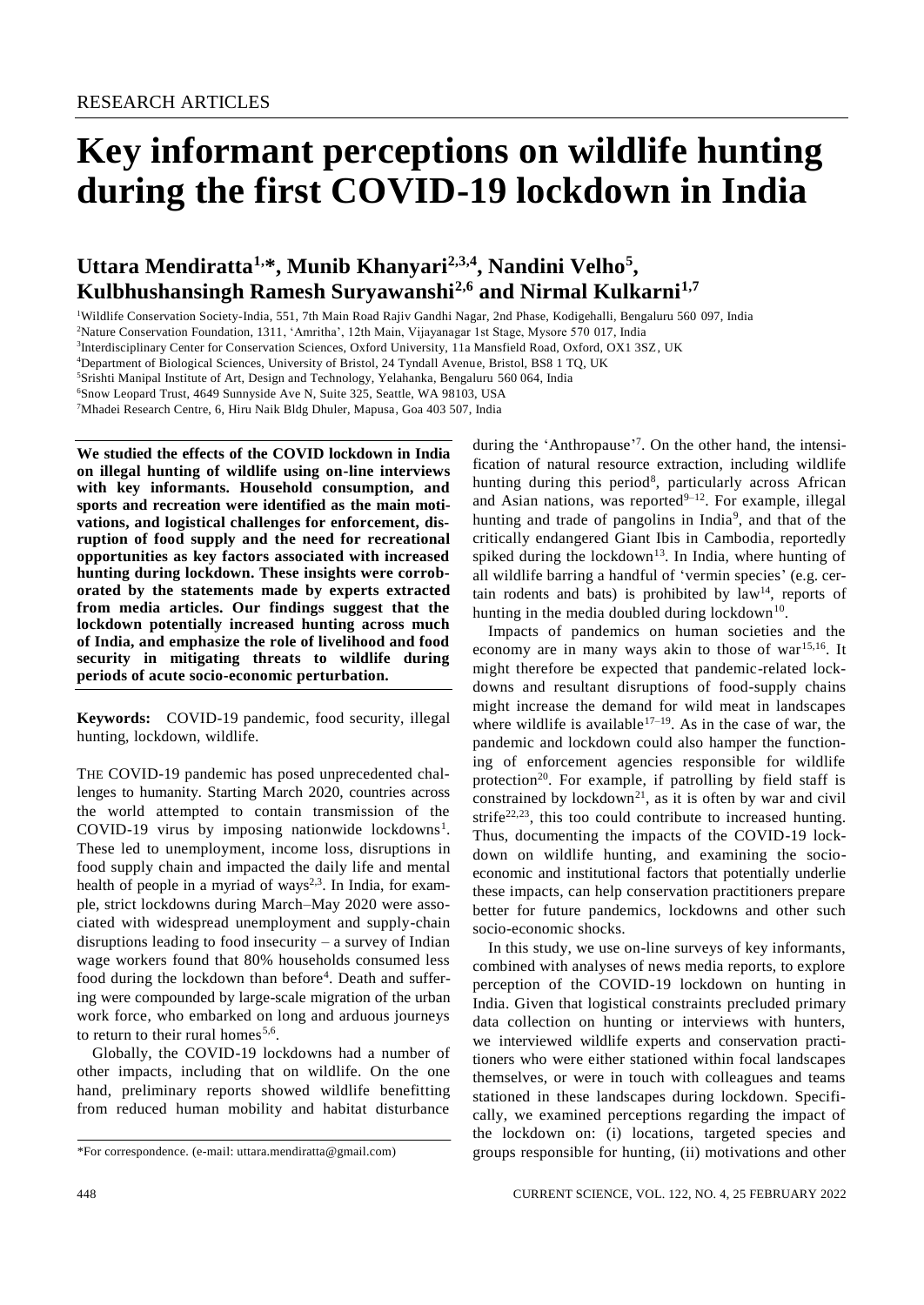socio-economic factors associated with hunting, and (iii) functioning of wildlife law enforcement and other counterhunting strategies.

# **Materials and methods**

# *COVID-19 lockdown in India*

The Government of India implemented a strict nationwide lockdown from 24 March to 3 May 2020, which comprised a first phase from 24 March to 14 April and a second phase from 15 April to 3 May. This lockdown featured strict regulations that suspended all non-essential economic activities and public transport systems, which greatly reduced movement of people. The cessation of economic activity led to the loss or suspension of employment for millions of migrant workers in urban centres, many of whom travelled thousands of kilometres on foot or by bicycle to return to their rural homes. The strict lockdown was followed by a series of 'unlocking' steps over which regulations on economic activity and human movement were lifted in a phased manner.

# *Questionnaire*

An on-line questionnaire (via Google forms; [Supplemen](https://www.currentscience.ac.in/Volumes/122/04/0448-suppl.pdf)[tary material 1\)](https://www.currentscience.ac.in/Volumes/122/04/0448-suppl.pdf) was used to record the perceptions of wildlife researchers and conservation practitioners on the impacts of the COVID-19 lockdown (25 March to 3 June 2020) on wildlife hunting in their respective regions of familiarity within India. The survey was circulated through e-mails to individuals, institutions and groups associated with wildlife research and conservation, and a snow-ball approach helped expand the key informant network. The survey comprised 12 structured and five open-ended questions on how the lockdown affected: (i) patterns of hunting, (ii) motivations and factors associated with hunting, and (iii) counter-hunting strategies, including enforce-ment (Table 1; [Supplementary material 1\)](https://www.currentscience.ac.in/Volumes/122/04/0448-suppl.pdf). Respondents were only permitted to report regarding locations at which they were stationed during the lockdown (direct), or those at which colleagues, assistants or collaborators with whom they were in contact were stationed during the lockdown (indirect; see Question 5 in [Supplementary material 1\)](https://www.currentscience.ac.in/Volumes/122/04/0448-suppl.pdf). The two-month period prior to the lockdown (23 January to 24 March 2020) was used for comparison.

This survey was reviewed and approved by a research ethics committee at the Nature Conservation Foundation, Mysuru, prior to circulation (NCF-EC-29/04/2020-(49)). No personal identification information was included in the survey [\(Supplementary material 1\)](https://www.currentscience.ac.in/Volumes/122/04/0448-suppl.pdf) and all data had been anonymized.

A total of 99 key informants responded to the survey (79 male, 20 female), including 64 respondents aged 18–34 years and 29 respondents aged 35–54 years. Key informants identified themselves as working with conservation NGOs  $(n = 45)$ , universities  $(n = 23)$ , Government staff  $(n = 12)$ , journalists and researchers  $(n = 10)$ , and commercial enterprises associated with wildlife landscapes such as tourism, agriculture and plantations  $(n = 9)$ . Sixtyfour respondents were at the location that they were reporting for, and the information was based on their observations alone (21), or combined with that from colleagues, assistants and collaborators (43). Thirty-five respondents based their responses on information provided to them by colleagues, assistants and collaborators at the location during the lockdown. Forty-one respondents had direct sighting or first-hand knowledge of hunting events. Illegal fishing  $(n = 29)$ , presence of snares and traps  $(n = 22)$ , and enforcement action  $(n = 17)$  were some other indicators of hunting.

#### *Media reports*

Using on-line searches, we compiled 98 media articles that reported on hunting during the lockdown from across India. Articles dated between 3 May and 31 May (phases 3 and 4 of the lockdown) were also included given the expected lag in reporting. Search phrases included 'India', 'lockdown', 'COVID-19', 'wildlife hunting' and 'wildlife poaching'. From each article, we extracted and coded statements by experts as responses to questions 8, 10, 12 and 13 of the on-line survey [\(Supplementary material 1\)](https://www.currentscience.ac.in/Volumes/122/04/0448-suppl.pdf). In cases where expert statements could not be objectively assigned to the survey question categories, these were coded as 'Don't know'. To avoid duplication, we discarded statements by individual experts that were repeated across multiple media outlets – totally 95 unique statements by 75 experts were thus retained.

#### *Analysis*

For the key informant interviews and the coded expert statements from media reports, we calculated the percentage of respondents who selected each response category. For the interviews, we also bootstrapped with replacement (10,000 iterations) and estimated means and 95% confidence intervals. We used chi square to explore associations between motivations for hunting and focal taxa, and motivations and lockdown-related factors (see questions 8, 10 and 12 in [Supplementary material 1\)](https://www.currentscience.ac.in/Volumes/122/04/0448-suppl.pdf). We used R 4.0.3 (ref. 24) and QGIS 3.6 for analysis<sup>25</sup>.

### **Results**

#### *Questionnaire survey: patterns of hunting*

The 99 unique, key informant responses came from 74 districts across 23 Indian states (Figure 1). Over half of the respondents (56%; 95% CI: 40–74%) perceived hunting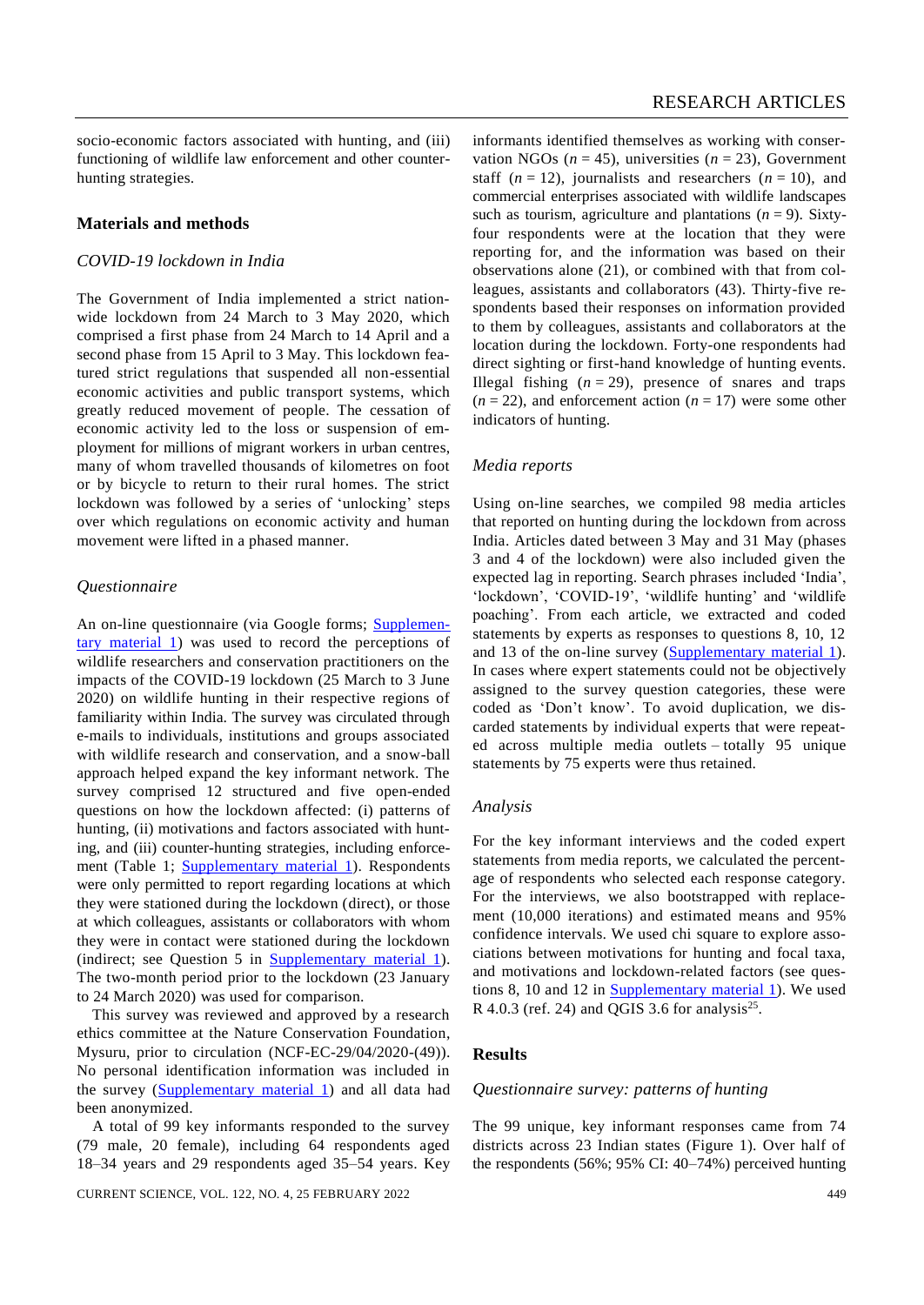Table 1. Major objectives of the study along with the corresponding topics covered by the questionnaire [\(Supplementary material 1](https://www.currentscience.ac.in/Volumes/122/04/0448-suppl.pdf) provides the complete survey form)

| Objective                  | O. no.    | Topics covered                                                             |
|----------------------------|-----------|----------------------------------------------------------------------------|
| Patterns of hunting        | $4-9.11$  | Locations, target taxa, hunting groups, changes in hunting during lockdown |
| Motivations and factors    | 10.12     | Change in motivations to hunt, factors affecting hunting during lockdown   |
| Counter-hunting strategies | $13 - 16$ | Lockdown impacts on enforcement and other counter-hunting strategies       |



**Figure 1.** Districts from which data were collected are marked in grey. *a*, Reports of increase in hunting during lockdown are marked in red  $(n = 43)$ . **b**, Reports of decrease in hunting during lockdown are marked in green  $(n = 6)$ . *c*, Reports of no change in hunting levels are marked in blue ( $n = 9$ ).



**Figure 2.** Change in hunting levels of different taxa during the lockdown based on answers by 99 respondents for each taxon (Q8, [Supple](https://www.currentscience.ac.in/Volumes/122/04/0448-suppl.pdf)[mentary material 1\)](https://www.currentscience.ac.in/Volumes/122/04/0448-suppl.pdf).

to have increased during the lockdown relative to the prelockdown period, 10% (95% CI: 5–16%) reported no change and 6% (95% CI: 1–13%) reported a decrease, whereas 27% (95% CI: 19–36) were uncertain ('don't know'; [Sup](https://www.currentscience.ac.in/Volumes/122/04/0448-suppl.pdf)[plementary material 2;](https://www.currentscience.ac.in/Volumes/122/04/0448-suppl.pdf) Table 1). Increased hunting during lockdown was reported from 43 districts across 19 states, whereas 15 districts across 11 states either reported no change or a decrease in hunting (Figure 1).

According to the key informants, hunting of mammals (55%; 95% CI: 45–66%), fish and crustaceans (43%; 95% CI: 34–54%) and birds (35%; 95% CI: 26–44%) was higher during lockdown (Figure 2; [Supplementary material 2,](https://www.currentscience.ac.in/Volumes/122/04/0448-suppl.pdf) Table 2). For reptiles and amphibians, information on hunting levels was sparse, with 34% (95% CI: 25–43%) picking 'don't know' regarding changes in hunting levels [\(Supplementary material 2,](https://www.currentscience.ac.in/Volumes/122/04/0448-suppl.pdf) Table 2).

Sixty-four per cent (95% CI: 54–72%) stated that hunting during lockdown was carried out by residents who were known to hunt regularly even before the lockdown, whereas 39% (95% CI: 29–49%) attributed hunting to residents who had lost employment due to the lockdown. Twenty per cent (95% CI: 12–28%) reported hunting by individuals who moved back to this location during lockdown (returnees), 17% (95% CI: 10–24%) reported that hunting was by mixed groups and 6% (95% CI: 2–11%) that it was by outsiders (Figure 3 *a* and [Supplementary material](https://www.currentscience.ac.in/Volumes/122/04/0448-suppl.pdf)  [2,](https://www.currentscience.ac.in/Volumes/122/04/0448-suppl.pdf) Table 3). There was an overlap in reported locations of hunting in Reserve Forests (43%; 95% CI: 34–53%), village revenue land (32%; 95% CI: 23–41%), Protected Areas (28%; 95% CI: 19–37%), private land (27%; 95% CI: 18–36%) and Territorial Forests (22%; 95% CI: 14–31%) (Figure 3 *b*, [Supplementary material 2,](https://www.currentscience.ac.in/Volumes/122/04/0448-suppl.pdf) Table 4).

#### *Questionnaire survey: motivations and factors*

Over half the respondents (53%; 95% CI: 43–63%) considered that hunting for household consumption had increased during lockdown, 34% (95% CI: 25–43%) reported increased hunting for sport and recreation, followed by trade in local (14%; 95% CI: 8–21%) or outside (11%;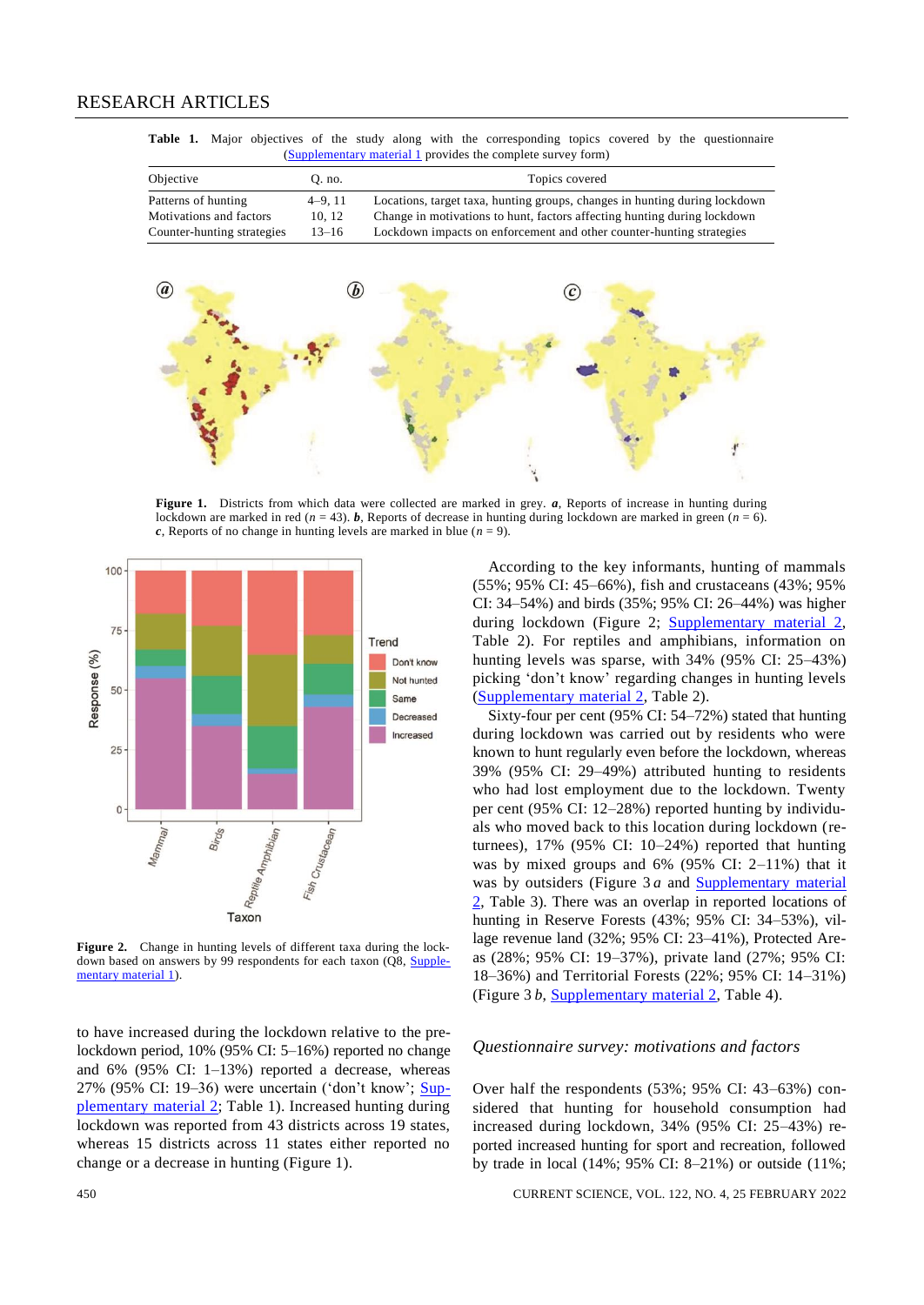95% CI: 5–17%) markets. A further 12% (95% CI: 6– 19%) reported increase in medicinal use (Figure 4, [Sup](https://www.currentscience.ac.in/Volumes/122/04/0448-suppl.pdf)[plementary material 2,](https://www.currentscience.ac.in/Volumes/122/04/0448-suppl.pdf) Table 5).

There was no association between perceived change in motivation and perceived change in hunting pressure of different taxa (chi square test,  $\chi^2 = 6.8128$ , df = 15, Pvalue =  $0.9626$ ; [Supplementary material 2](https://www.currentscience.ac.in/Volumes/122/04/0448-suppl.pdf) and Figure 1 *b*),



**Figure 3.** Bootstrapped mean and 95% CI of 99 respondents' answers regarding (*a*) who was hunting (Q11, **Supplementary material 1**) and (*b*) hunting location (Q9, [Supplementary material 1\)](https://www.currentscience.ac.in/Volumes/122/04/0448-suppl.pdf). Each respondent could choose more than one option for each question. The numbers below each bar indicate the respondents who choose that particular answer.



**Figure 4.** Change in motivation for hunting during the lockdown as answered by 99 respondents for each motivation (Q10, [Supplementary](https://www.currentscience.ac.in/Volumes/122/04/0448-suppl.pdf)  [material 1\).](https://www.currentscience.ac.in/Volumes/122/04/0448-suppl.pdf)

CURRENT SCIENCE, VOL. 122, NO. 4, 25 FEBRUARY 2022 451

indicating no clear targeting of any particular taxon during lockdown.

There were overlapping factors associated with increase in hunting. More than one-third of the respondents (36%; 95% CI: 27–45%) considered that lack of enforcement during lockdown resulted in the increase in hunting, and 32% (95% CI: 23–41%) mentioned disruption in food supplies, whereas another 32% (95% CI: 23–41%) stated the need for recreation. Other factors were collapse of traditional seasonal occupations (24%; 95% CI: 16–33%), lack of income from tourism, handicrafts and other local industries  $(21\%; 95\% \text{ CI: } 14-29\%)$ , the need for community bonding (18%; 95% CI: 11–26%) and the need to supplement household income to sustain an influx of individuals from urban areas (7%; 95% CI: 2–12%, Figure 5 and [Supplementary material 2,](https://www.currentscience.ac.in/Volumes/122/04/0448-suppl.pdf) Table 6).

The chi-square test  $(\chi^2 = 13.784, df = 20, P-value =$ 0.8413) indicated that no single local factor was associated with the change in motivation to hunt during lockdown [\(Supplementary material 2](https://www.currentscience.ac.in/Volumes/122/04/0448-suppl.pdf) and Figure 1 *a*).

#### *Questionnaire survey: counter-hunting strategies*

Many respondents mentioned that enforcement action did not decline much across the different agencies with efforts remaining either the same for the Forest Department (34%; 95% CI: 25–44%) and police (29%; 95% CI: 20– 38%), or increasing for the Forest Department (20%; 95% CI: 12–28%) and Police (9%; 95% CI: 4–15%; [Supple](https://www.currentscience.ac.in/Volumes/122/04/0448-suppl.pdf)[mentary material 2,](https://www.currentscience.ac.in/Volumes/122/04/0448-suppl.pdf) Table 7).



**Figure 5.** Bootstrapped mean and 95% CI of 99 respondents' answers regarding the local factors associated with hunting (Q12, [Supplemen](https://www.currentscience.ac.in/Volumes/122/04/0448-suppl.pdf)[tary material 1\)](https://www.currentscience.ac.in/Volumes/122/04/0448-suppl.pdf). Each respondent could choose more than one option for each of the questions. The numbers below each bar indicate the respondents who choose that particular answer.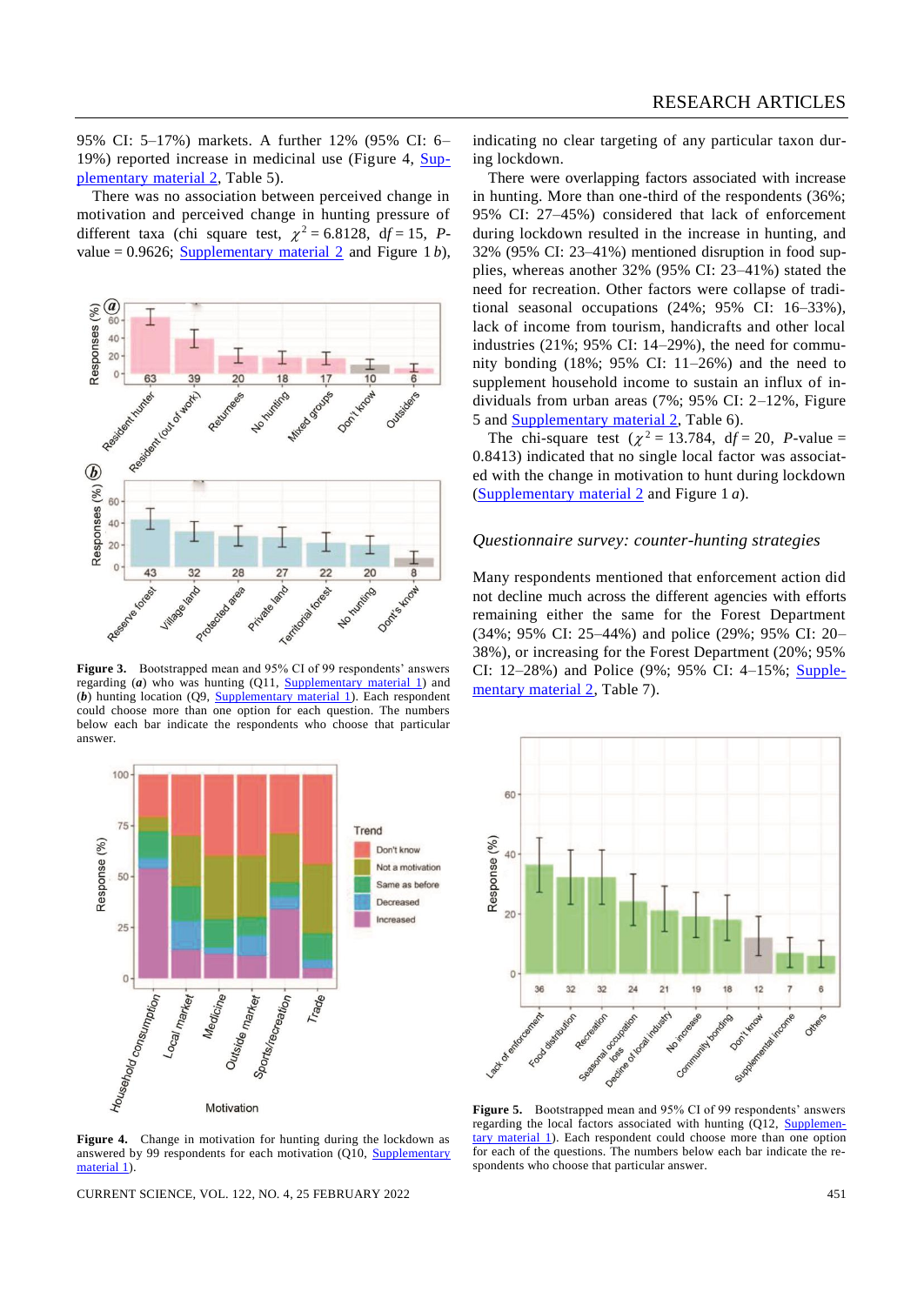# RESEARCH ARTICLES

Respondents listed lack of staff strength (46%; 95% CI: 39–60%), lack of mobility (38%; 95% CI: 29–48%) and logistical constraints (38%; 95% CI: 29–48%), along with increased instances of hunting (36%; 95% CI: 27– 45%) as the major challenges for enforcement (Figure 6 and [Supplementary Material 2,](https://www.currentscience.ac.in/Volumes/122/04/0448-suppl.pdf) Table 8).

Information regarding strategies implemented by the administration and NGOs was sparse with a majority of respondents choosing 'don't know' for most options. However, nearly half  $(n = 47)$  of the respondents mentioned that 'provisioning of essential food supplies' was implemented at their focal location, and of these 17% (95% CI: 10–25%) stated its efficacy at regulating hunting during lockdown (Figure 7 and [Supplementary material,](https://www.currentscience.ac.in/Volumes/122/04/0448-suppl.pdf) Table 9).

#### *Media analysis*

Eighty-two per cent of media statements (78 statements by 60 unique experts) suggested an increase in hunting during lockdown, 11% (10 unique expert statements) stated no change, 4% (four statements by two unique experts) stated no hunting, whereas 3% (three unique expert statements) suggested a decrease in hunting during lockdown. Increased hunting was recorded for mammals (19 statements), birds (six statements) and reptiles/amphibians (five statements) across sites in 12 different states (see [Supplementary material 3.1](https://www.currentscience.ac.in/Volumes/122/04/0448-suppl.pdf) for information regarding media articles and statements used to analyse the data).

In terms of motivations behind increased hunting, most statements (18 statements by 16 unique experts) indicated household consumption followed by sport and recreation



Figure 6. Bootstrapped mean and 95% CI of 99 respondents' answers regarding the challenges faced by enforcement agencies during the lockdown (Q14, **Supplementary material 1**). Each respondent could choose more than one option for each of the questions. The numbers below each bar indicate the respondents who choose that particular answer.

(six statements by five unique experts). Household consumption was primarily linked to food supply disruption (nine unique statements) and lack of income (five unique statements), whereas sport and recreational hunting was linked to the need of a hobby during lockdown (five unique statements, [Supplementary material 3.2,](https://www.currentscience.ac.in/Volumes/122/04/0448-suppl.pdf) Table 2).

The media articles also had information on changes in enforcement by the Forest Department (34 unique statements), community patrols (15 unique statements) and Police Department (three unique) statements. The answers varied for each agency, as highlighted for the Forest Department, wherein 10 unique statements suggested that their enforcement against hunting remained the same, 18 unique statements suggested increased enforcement during lockdown, whereas seven unique statements suggested a decrease during lockdown [\(Supplementary material](https://www.currentscience.ac.in/Volumes/122/04/0448-suppl.pdf) 3.2, Table 3). Broadly, the qualitative media analysis corroborated the findings of our questionnaire surveys.

# **Discussion**

Our study of key informant perceptions suggests that many parts of India may have witnessed an increase in hunting during the COVID-19 lockdown. This increase seems to have been predominantly for household consumption, and to a lesser extent for sport and recreation. Factors such as lower enforcement and disruption of food supply may have contributed to the perceived increase in hunting during lockdown. Sale in local markets and trade in animal body parts do not seem to have been affected significantly by the lockdown. Although increase in hunting



**Figure 7.** Strategies used to combat hunting during lockdown and their effectiveness as answered by 99 respondents for each strategy (Q16, [Supplementary material 1\)](https://www.currentscience.ac.in/Volumes/122/04/0448-suppl.pdf).

452 CURRENT SCIENCE, VOL. 122, NO. 4, 25 FEBRUARY 2022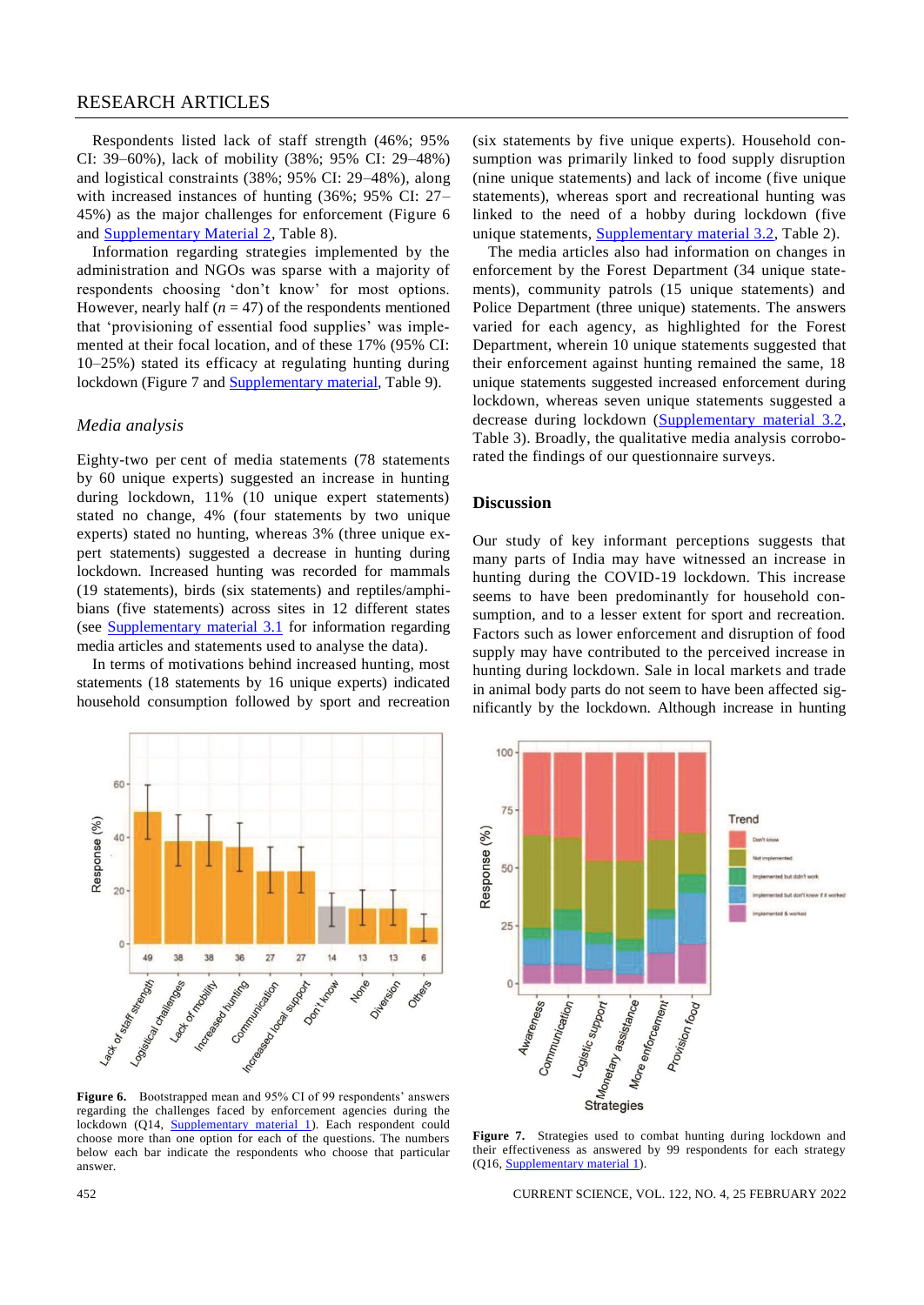during the COVID-19 lockdowns has been reported by other studies<sup>9,10,12</sup>, the present study provides unique insights into the motivations for this hunting and the effect of the lockdown.

We would like the readers to consider the following caveats: (i) data were collected from key respondents and media reports and not directly from hunters and therefore reflect perceptions rather than a real measure of hunting or motivations<sup>26</sup>; and (ii) there were a number of 'don't know', responses, which might be attributed to lack of access to information during lockdown, and hunting being understudied and a sensitive subject, especially within the Indian conservation scenario. We also acknowledge that the coarse scale of our data cannot reflect local nuances and, tends towards oversimplification; for instance, it is hard to distinguish illegal fishing from legal fishing<sup>27</sup>.

We posit that one reason for the increase in hunting during lockdown was the disruption of food-supply chains. Shutting down of meat shops may have increased bushmeat demand, a possibility that has also been highlighted by 11 respondents in the open-ended section of our survey. Dietary habits vary dramatically across India. Some regions within the country are predominantly vegetarian and in other parts up to 90% of the households consume meat<sup>28</sup>. The protein needs of people are met by inexpensive and easily accessible domestic protein options in most cases. However, in its absence it is possible that many would have turned to bushmeat consumption. Listing domestic meat shops as essential businesses along with grocery stores, especially in areas with high meat demand and during festivals that are marked with meat consumption becomes an important on-ground consideration.

The lockdown also affected the food purchasing ability of millions of people across the country, especially those employed in the unorganized sector. We know that loss of jobs, especially among migrant workers, and the resulting food insecurity faced can have significant effects on the use of natural resources<sup>29,30</sup>. It is important for countries like India, which have numerous marginalized and poor groups, to consider measures to prevent widespread food insecurity during future lockdowns. Responses to our section related to strategies that worked to prevent hunting suggest that provisioning of essential food supplies may have worked to some extent, similar to recommendations from other experts $31$ .

One-third of our survey respondents stated that there was an intensification in sport and recreational hunting during lockdown. This was also corroborated by hunting videos from our media analyses<sup>32</sup>. Although prevalence of recreational hunting, even in the Indian context has been acknowledged<sup>33,34</sup>, our understanding of the value and motivation of recreational hunting and its effect on wildlife is still understudied<sup>35</sup>.

Our effort to understand the role of enforcement in preventing hunting during lockdown was met with mixed results. Although over half of the respondents stated that there was no change or even an increase in the presence of enforcement agencies at their location, lack of enforcement was cited as a factor contributing to an increase in hunting by over one-third of the respondents. Some of this disparity can be explained by the fact that 16% of the respondents mentioned that increased instances of hunting during lockdown was a challenge for the enforcement agencies. An increase in hunting linked to socio-economic factors occurs despite sustained enforcement<sup>36</sup>, implying that in addition to providing logistical support for enforcement, such as patrolling, there is a need to identify and address the socio-economic drivers of hunting.

Another possible factor that may have played some role in increased non-compliance to hunting prohibitions might be resentment towards the Government, as has been suggested by one of the respondents who cited 'anger against the Government' as a motivation. Studies have suggested that non-compliance with conservation regulations can stem from resentment towards the administration, especially the enforcement agencies $26,37$ .

Together, the multitude of reasons related to hunting that unfold in this study highlight the significance of moving away from the notion of a singular mechanistic driver and to better cope with future socio-economic shocks that may result from pandemics, extreme climatic conditions, recessions, war and civil unrest.

# **Conclusion**

For the foreseeable future, pandemic-related restrictions and lockdowns are likely to have significant economic and social repercussions, which will create new challenges to effectively manage and conserve natural resources<sup>38</sup>. It is imperative that in a COVID-19 world and beyond, alleviating shocks and setbacks will require developing rapid and novel response plans that include wildlife conservation and human well-being around wildlife areas $^{39,40}$ . Given the challenges of conducting field research during such times, interviews with key informants and the study of media reports, and other forms of virtual or contactless data collection could play an important role in monitoring wildlife and conservation threats.

Designing research based on these methods to generate reliable information at scales relevant to policymakers and law enforcement agencies represents a key future direction.

<sup>1.</sup> Karnon, J., A simple decision analysis of a mandatory lockdown response to the COVID-19 pandemic. *Appl. Health Econ. Health Policy*, 2020; [https://doi.org/10.1007/s40258-020-00581-w.](https://doi.org/10.1007/s40258-020-00581-w)

<sup>2.</sup> Kochhar, A. S., Bhasin R., Kochhar G. K., Dadlani H., Mehta V. V., Kaur R. and Bhasin, C. K., Lockdown of 1.3 billion people in India during COVID-19 pandemic: a survey of its impact on mental health. *Asian J. Psychiatry*, 2020, **54**, 102213–102213; doi:10. 1016/j.ajp.2020.102213.

<sup>3.</sup> Krause, K. L. *et al.*, The post-lockdown period should be used to acquire effective therapies for future resurgence in SARS-Cov-2 infections. *NZ Med. J*., 2020, **133**(1513), 107.